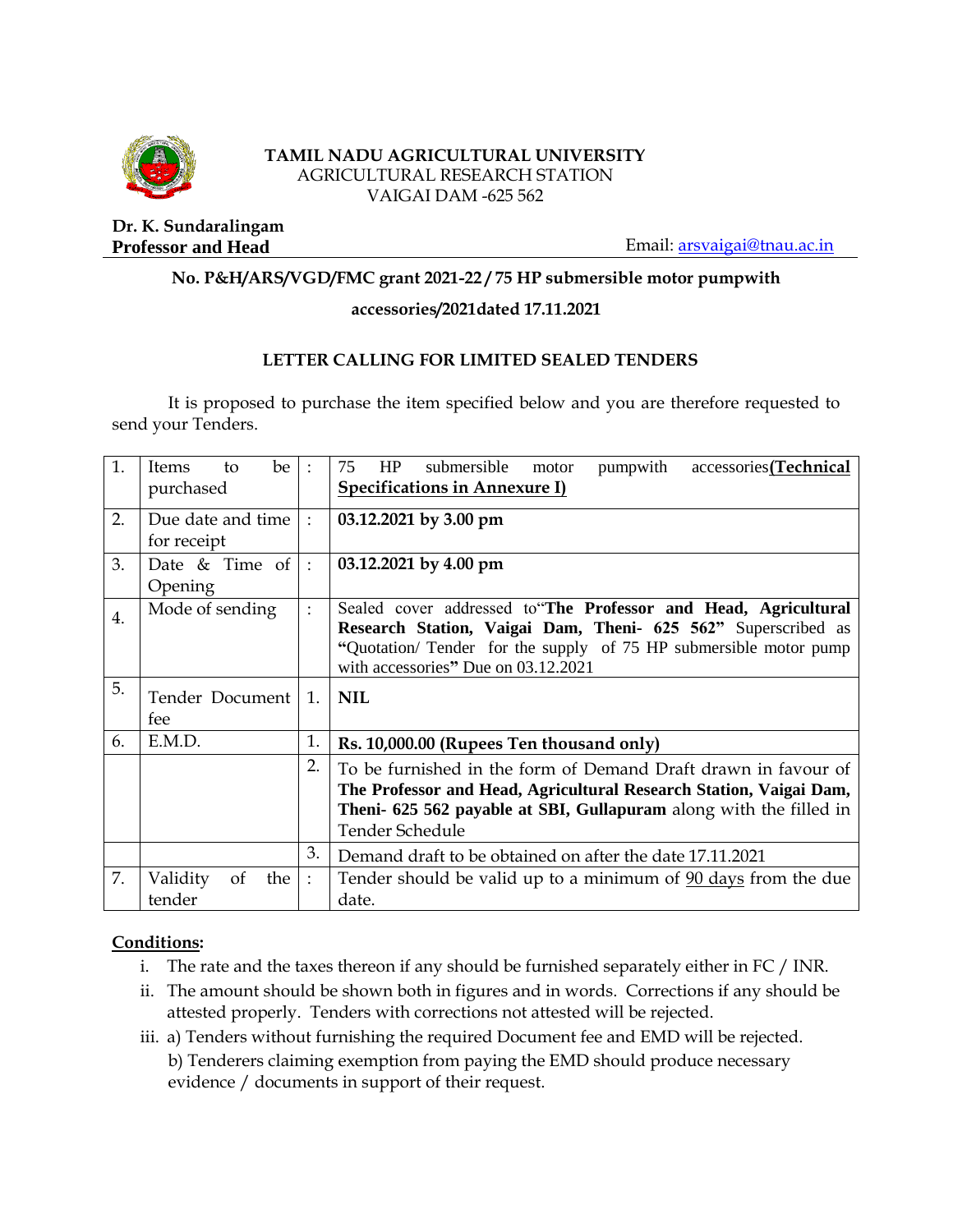c) EMD in respect of unsuccessful tenderer will be refunded after the supply of material by L1 bidder. EMD in respect of successful tender will be refunded after the expiry of the warranty period;

d) No interest is payable on EMD

- **iv.** Tender should be furnished for the exact specifications as given in this letter. Tenders not in accordance with the specification will be rejected. **In the case of equipments, the relevant brochure / pamphlet of the equipment containing the futures and specifications should necessarily be attached with the Tender / Quotation.**
- v. The supply should be effected within 30 days from the date of purchase order.
- vi. Warranty period should be indicated. Warranty of 3 years is essential.
- vii. After warranty period, AMC should be indicated.
- 8. If the successful tender fails to supply the item within the stipulated time, the EMD will be forfeited apart from initiating further action for consequential loss if any to the TamilNaduAgriculturalUniversity.
- 9. Tender shall be furnished in the prescribed format enclosed in the tender document duly signed by the tenderer accepting the condition and the tender format shall be sent. Tender not furnished in the prescribed format itself will be rejected.
- 10. Tenderer may be present or send their representative on the date of opening. The under signed have the right to accept (or) reject any tender without assigning any reason thereof.

Sd/--- Professor and Head ARS, Vaigai Dam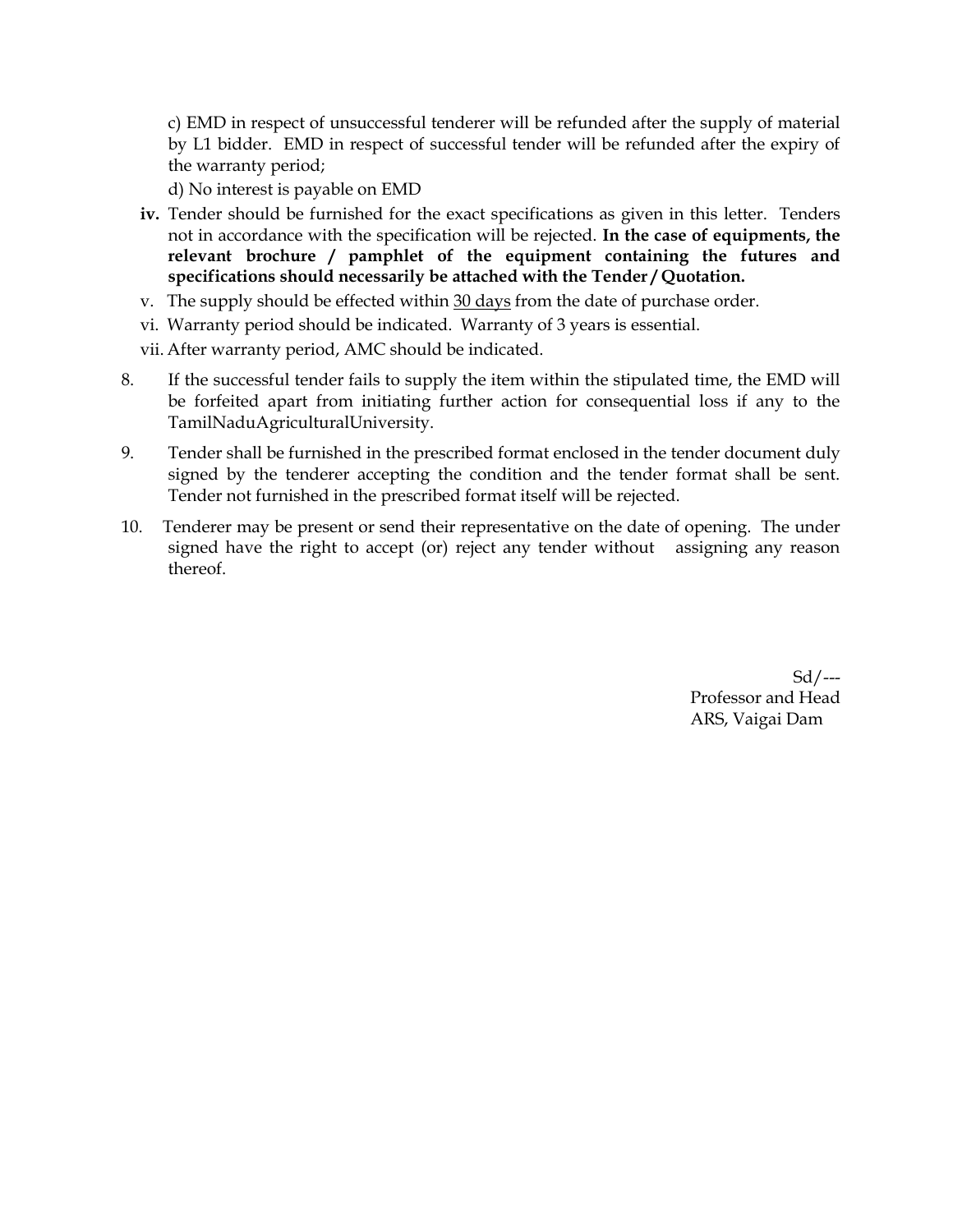#### **Annexure I**

# **TECHNICAL SPECIFICATIONS**

# **Purchase of 75 HP submersible motor pump with accessories**

| 1. | MAKE: "KARVEL" or equivalent75 HPOpensubmersible pumpsets and                                                                                                                                                                                                                                                                                                                                                                                                                                                                                                                                                                                                                                                                                                                                                                                                                                                                                                                                                               |                  |
|----|-----------------------------------------------------------------------------------------------------------------------------------------------------------------------------------------------------------------------------------------------------------------------------------------------------------------------------------------------------------------------------------------------------------------------------------------------------------------------------------------------------------------------------------------------------------------------------------------------------------------------------------------------------------------------------------------------------------------------------------------------------------------------------------------------------------------------------------------------------------------------------------------------------------------------------------------------------------------------------------------------------------------------------|------------------|
|    | accessories capable of discharging following lpm and head due to all<br>causes suitable for installation in SUMP with dynamically balanced water<br>lubricated bronze impellers, stainless steel shaft (TST.400) protected from<br>sand and other suspended particles. This pump should be provided with<br>non-return valve to avoid water hammering. The pump should be directly<br>coupled to a suitable capacity, 2900RPM totally enclosed wet type water<br>lubricated squirrel cage induction motor suitable for the above pump and<br>suitable for operation in 3 phase 50cycles 36/440 V AC supply. The<br>pumpset should be provided with a minimum length of 5m suitable size<br>PVC insulated copper flat cable. The pump should confirm to IS 14220 and<br>the motor should confirm to IS 9283 including joints and supporting clamps<br>etc., complete as per relevant IS Specification and as directed by the Dept.<br>officers. Discharge - 3600LPM X Total Head- 60 MTS 75 HP MODEL: 75<br>KE or equivalent | 1 Set            |
| 2. | M.S Fabricated fully automatic air break auto transformer starter panel<br>board complete with autostarter, voltmeter, ammmeter, single phase<br>preventer and 3 Nos of pilot lamps to indicate powersupply suitable for the<br>above motor                                                                                                                                                                                                                                                                                                                                                                                                                                                                                                                                                                                                                                                                                                                                                                                 | $1$ No           |
| 3. | 75 sq.mm PVC insulated unseathedaluminium cable confirming to I.S 7098                                                                                                                                                                                                                                                                                                                                                                                                                                                                                                                                                                                                                                                                                                                                                                                                                                                                                                                                                      | 100 <sub>M</sub> |
| 4. | C.I.fittings and specials washers bolts and nuts                                                                                                                                                                                                                                                                                                                                                                                                                                                                                                                                                                                                                                                                                                                                                                                                                                                                                                                                                                            | <b>LS</b>        |
| 5. | Labour charges for dismantling the existing pumpset, Transport, Erection<br>and Commissioning and trial run for one month                                                                                                                                                                                                                                                                                                                                                                                                                                                                                                                                                                                                                                                                                                                                                                                                                                                                                                   | LS               |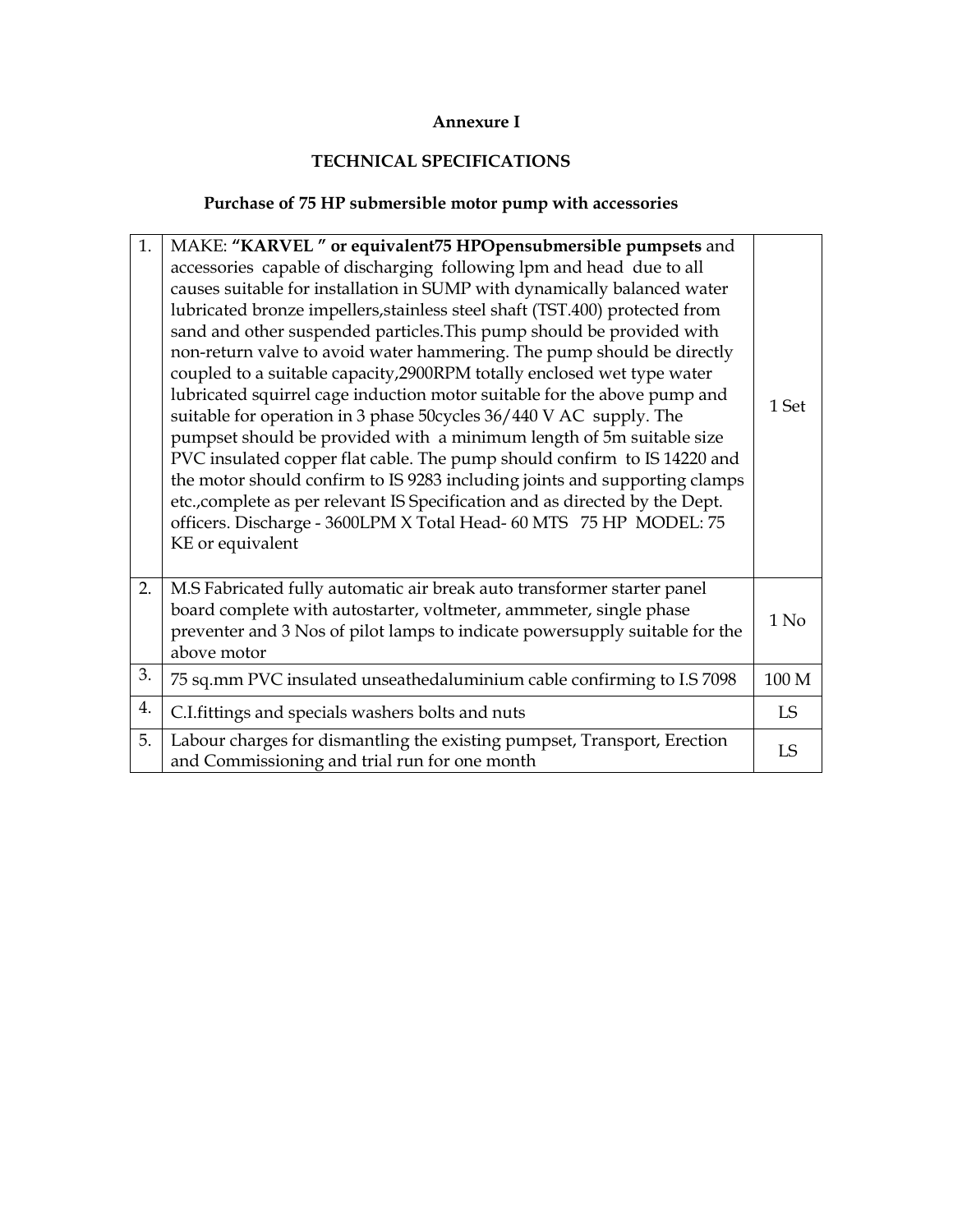#### **TAMIL NADU AGRICULTURAL UNIVERSITY**

Office of the Professor and head Agricultural Research Station Vaigai Dam -625 562 Theni district

#### **TENDER SCHEDULE**

Tender schedule for the supply of **75 HP submersible motor pump with accessories** to Agricultural Research Station, Vaigai Dam -625 562, Theni district.

| S1.<br>No.  | <b>Particulars and Specifications</b>               | Quantity<br>required | <b>Unit Price</b><br>FC/INR | <b>Total Cost</b><br>FC/INR |
|-------------|-----------------------------------------------------|----------------------|-----------------------------|-----------------------------|
| 1.          | TECHNICAL SPECIFICATIONS for 75 HP                  |                      |                             |                             |
|             | submersible motor pump with accessories             |                      |                             |                             |
| a.          | MAKE: "KARVEL" or equivalent 75 HP                  |                      |                             |                             |
|             | Opensubmersible pumpsets and accessories            |                      |                             |                             |
|             | capable of discharging following lpm and head       |                      |                             |                             |
|             | due to all causes suitable for installation in sump |                      |                             |                             |
|             | with dynamically balanced water lubricated          |                      |                             |                             |
|             | bronze impellers, stainless steel shaft (TST.400)   |                      |                             |                             |
|             | protected from sand and other suspended             |                      |                             |                             |
|             | particles. This pump should be provided with        |                      |                             |                             |
|             | non-return valve to avoid water hammering. The      |                      |                             |                             |
|             | pump should be directly coupled to a suitable       |                      |                             |                             |
|             | capacity, 2900RPM totally enclosed wet type         |                      |                             |                             |
|             | water lubricated squirrel cage induction motor      | 1 Set                |                             |                             |
|             | suitable for the above pump and suitable for        |                      |                             |                             |
|             | operation in 3 phase 50cycles 36/440 V AC           |                      |                             |                             |
|             | supply. The pumpset should be provided with a       |                      |                             |                             |
|             | minimum length of 5m suitable size PVC              |                      |                             |                             |
|             | insulated copper flat cable. The pump should        |                      |                             |                             |
|             | confirm to IS 14220 and the motor should            |                      |                             |                             |
|             | confirm to IS 9283 including joints and             |                      |                             |                             |
|             | supporting clamps etc., complete as per relevant    |                      |                             |                             |
|             | IS Specification and as directed by the DEPT.       |                      |                             |                             |
|             | officers. Discharge - 3600LPM X total head- 60      |                      |                             |                             |
|             | mts75 HP MODEL: 75 KE or equivalent                 |                      |                             |                             |
| b.          | M.S Fabricated fully automatic air break auto       |                      |                             |                             |
|             | transformer starter panel board complete with       |                      |                             |                             |
|             | autostarter, voltmeter, ammeter, single phase       | 1 N <sub>0</sub>     |                             |                             |
|             | preventer and 3 Nos of pilot lamps to indicate      |                      |                             |                             |
|             | power supply suitable for the above motor           |                      |                             |                             |
| $C_{\star}$ | 75 sq.mm PVC insulated unseathedaluminium           | 100 M                |                             |                             |
|             | cable confirming to I.S 7098                        |                      |                             |                             |
| d.          | C.I. fittings and specials .washers bolts and nuts  | LS                   |                             |                             |